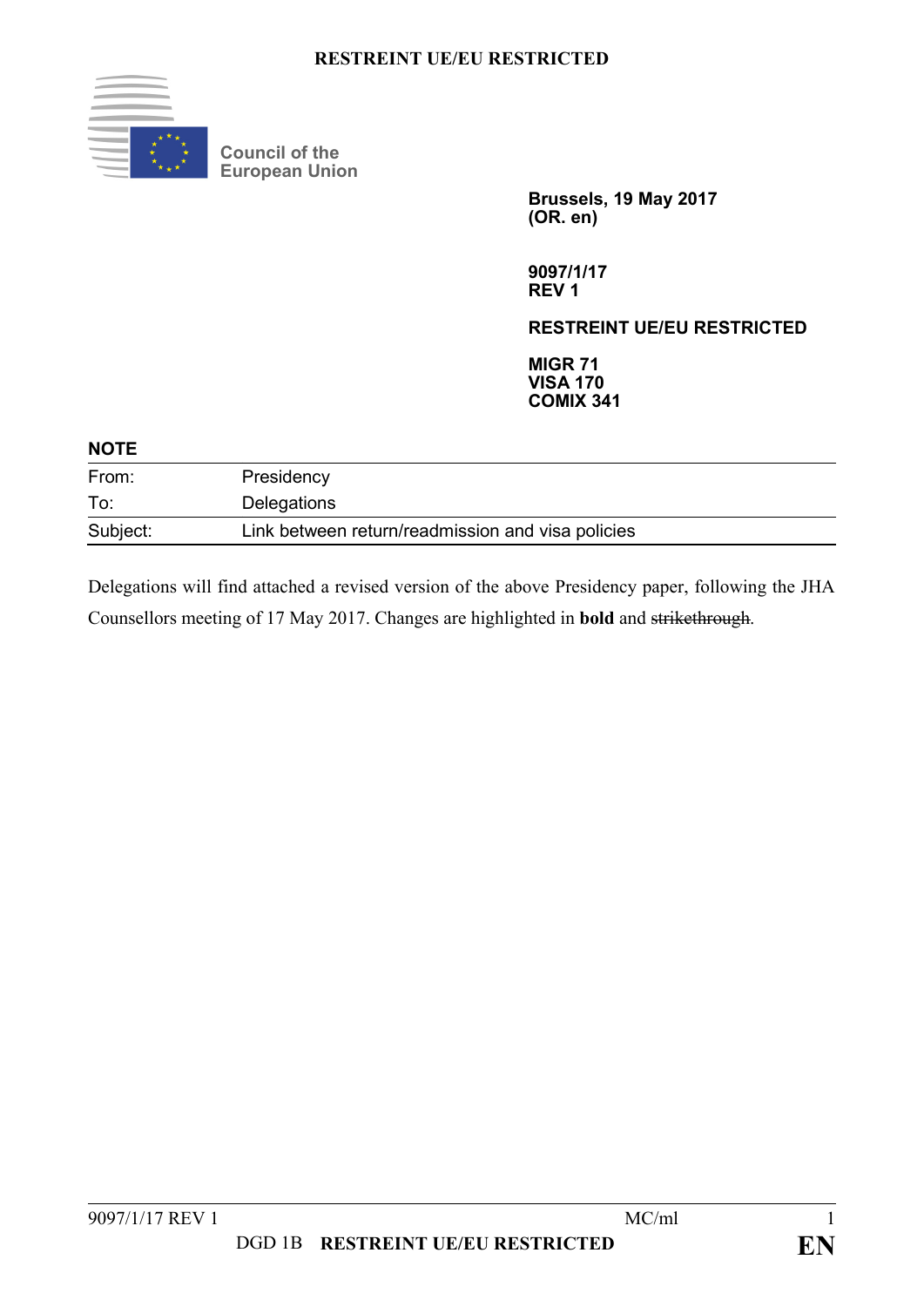#### *BackgroundIntroduction*

On 27 March 2017, the JHA Council held a discussion on enhancing the effectiveness of the EU return policy. During this discussion, a number of Ministers expressed the view that leverage - in particular the visa policy - should be used in relation to those third countries, which do not cooperate on the readmission of their own nationals who are irregularly present in the Member States, supporting the views expressed, in particular, by Dr Thomas de Maizière, Federal Minister of the Interior of Germany

It is clear that there are**, both positive and negative,** other elements that can be included in the EU's toolbox to be used as leverage in urging third countries to cooperate on returns. **Such elements can be identified within the context of different policy areas.** This particular document however will **specifically** focus on a process based on visa policy.

The present document concerns practical and other measures, which may be implemented within the present legal framework**, without prejudice to the competence of the Member States.** It is noted that the Council, in the context of the negotiations with the European Parliament on the Visa Code recast, has proposed the introduction of a legal link between readmission and the application of procedural facilitations in the context of the visa policy**<sup>1</sup>** . It should be made sure that the measures referred to below supplement such a link which, if adopted, would constitute an explicit legal measure.

## *Way Forward*

On the basis of the above, the following process offers a way to deal in a coordinated fashion with third countries which do not cooperate with EU-Member States on the return/readmission of their own nationals irregularly present in the Member States:

 **1** Cf. Article 13 of negotiating mandate in doc. 8435/16.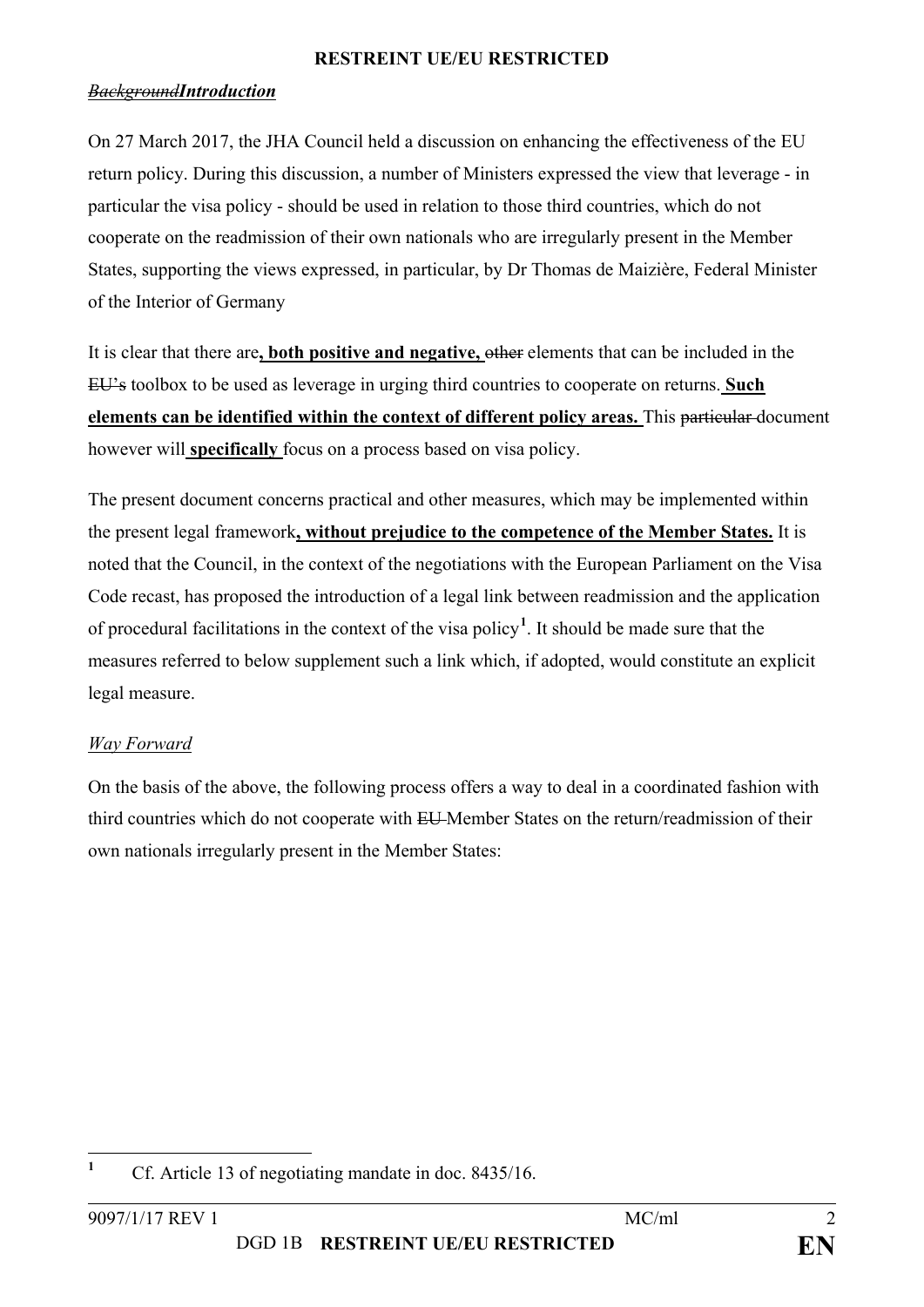- 1. **The Representatives of the Governments of the Member States and the Representatives of the Governments of the associated States meeting within the** Coreper would be invited to give guidance, on a case-by-case basis, **and considering a gradual and pragmatic approach,** on the need to take measures regarding a third country not cooperating with the EU **in the area of** return/ **and** readmission policy, taking**. In this context, they will take** into account in particular the political situation of that country**, as well as its overall cooperation in the field of migration, including in the area of border management, the prevention and the fight against migrant smuggling**.
- 2. **The guidance of the Representatives of the Governments of the Member States and of the Representatives of the Governments of the associated States meeting within the**  Coreper would be based on the information provided either by the Commission, the EEAS, **relevant EU agencies** or by one or several Member States on the situation in that specific country, and in particular on the information made available via IRMA (Integrated Returns Management Application).
- 3. **The Representatives of the Governments of the Member States and the Representatives of the Governments of the associated States meeting within the** Coreper would invite the relevant Working Party/ies to examine the situation in that specific third country. **In this context, the relevant Working Party/ies will take** into account the information provided by the Commission, the EEAS**, relevant EU agencies** and Member States, and suggest the appropriate measures to **the Representatives of the Governments of the Member States and the Representatives of the Governments of the associated States within the** Coreper, based on the toolbox described below.
- 4. **The** guidance **of the Representatives of the Governments of the Member States and of the Representatives of the Governments of the associated States meeting within the**  Coreper should take into account certain indicators to assess the cooperation by specific third countries, such as:
	- **the** number of return decisions issued to persons illegally staying on the territory of the EU;
	- **the** number of effective returns of persons issued with return decisions as a percentage of the number of return decisions issued to citizens of the third country in question;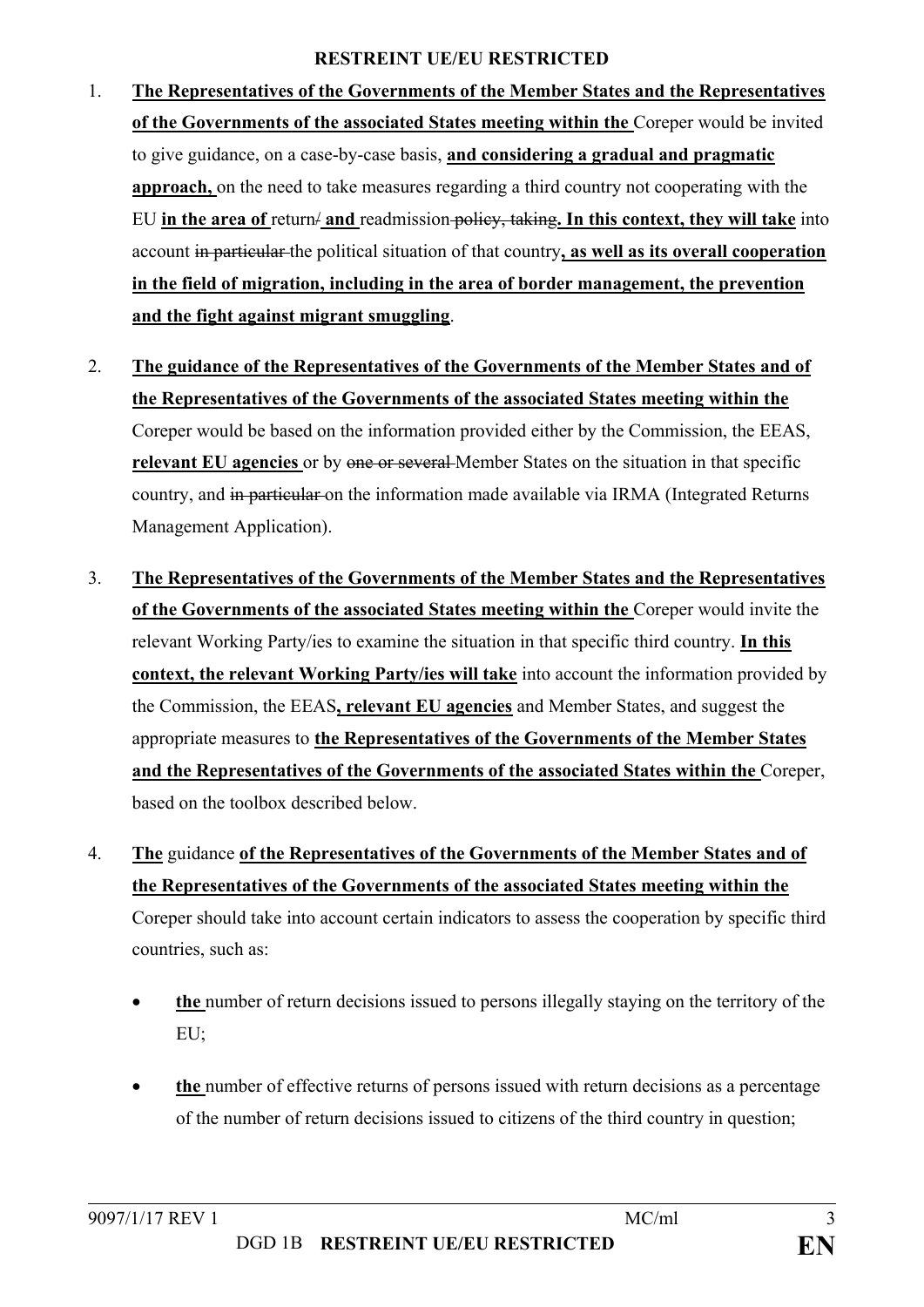# • **the number of readmission applications accepted by the third country as a percentage of the number of such applications submitted to it;**

- **the** level of practical cooperation in the area of return (including the existence or prospect of conclusion of formal/informal agreements/arrangements on practical modalities for effective readmission);
- cooperation in the different stages of the return procedure**, such as**:
	- identification (by interviews or through other means, time required to respond to the request);
	- timely delivery of necessary travel documents; acceptance of the European travel document for the return of illegally staying third-country nationals;
	- timely issuing of visa to escorts where necessary;
	- acceptance of charter flights and joint return flights;
	- cooperation in the implementation of the return operation (timely acceptance of the flight plan, granting of the landing permission, non-refusal of returnees upon arrival).
- 5. **The Representatives of the Governments of the Member States and the Representatives of the Governments of the associated States meeting within the** Coreper may recommend the coordinated application by Member States of one or more measures (EU-visa policy toolbox), such as:
	- Measures targeting the "elite" of the third country concerned<sup>2</sup>:
		- visa fees (Article 16(5)(b) of the Visa Code): Member States should**may** refrain from waiving visa fees from holders of diplomatic and service passports $\frac{3}{2}$

 $\overline{a}$ **2** Exceptions may be considered, for a limited period of time, if the holders of the passports concerned are travelling to the Schengen area in order to attend a meeting by an international organisation or an international conference or participating in a State visit.

<sup>&</sup>lt;sup>3</sup> Exceptions may be considered, for a limited period of time, if the holders of the passports concerned are travelling to the Schengen area in order to attend a meeting by an international organisation or an international conference or participating in a State visit.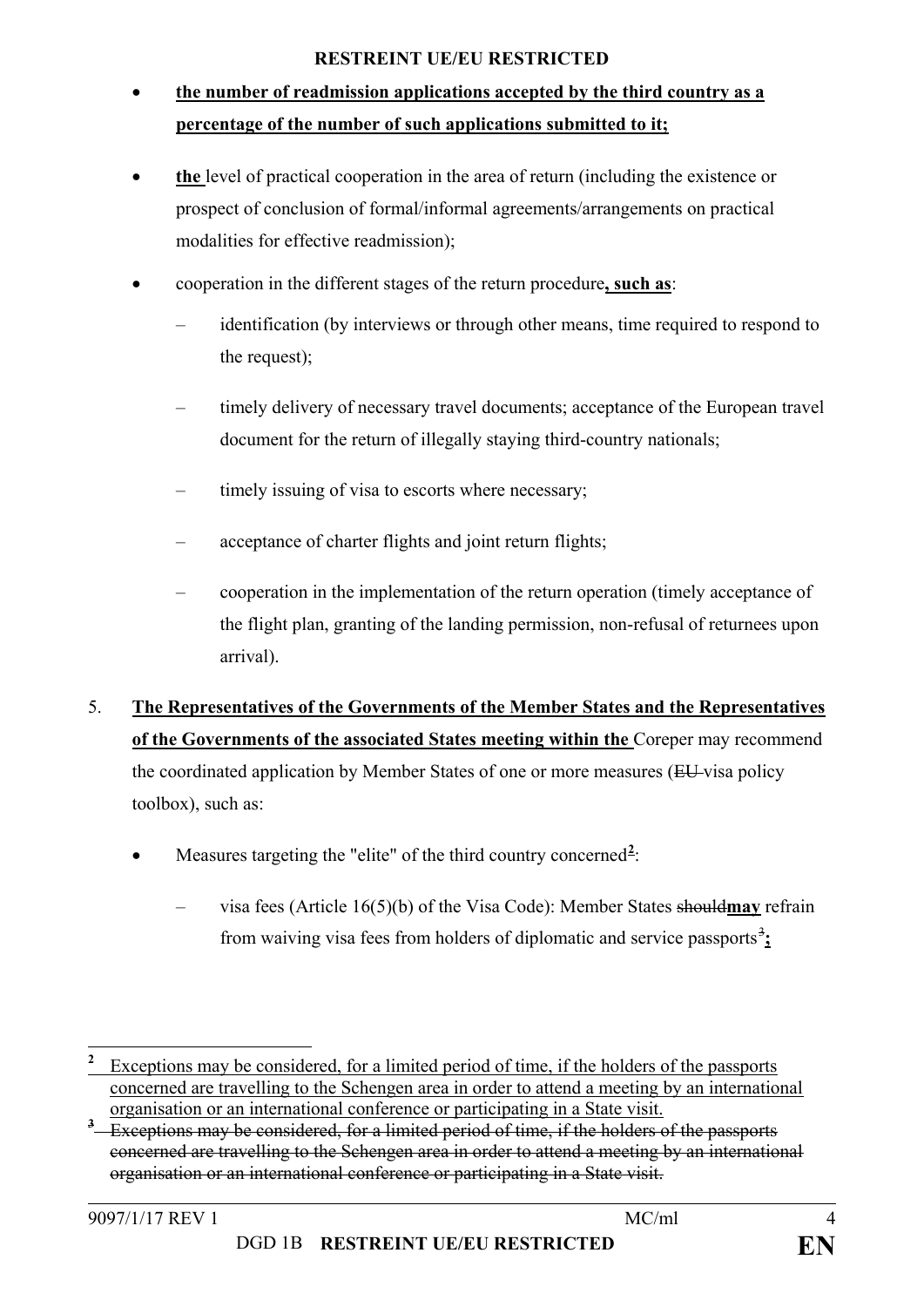- **supporting documents (Article 14(6) of the Visa Code): Member States may not waive one or more of the requirements needed for introducing a visa application**;
- (bilateral) visa waivers (Article4(1) of Regulation 539/2001): Member States may take the decision not to waive the visa requirement for holders of diplomatic, service/ official and special passports<sup>4</sup>.
- General measures:

 $\overline{a}$ 

- opening hours of consulates: **reduction of the** opening hours would be reduced or the closing of **visa sections of** consulates, **including external service providers,**  for an agreed period of time could be considered;
- supporting documents (Article14(1) of the Visa Code): as foreseen in Article 14(5) of the Visa Code, increasing the number of supporting documents required when applying for a visa and require their translation/legalisation;
- issuing of multiple entry visas (MEVs) (Art.24(2) of the Visa Code): varying the validity period of MEVs ( 6 months up to 5 years) depending upon the effectiveness of the cooperation;
- decision on the application (Art.23(1) of the Visa Code): to be taken at the latest 15 calendar days of the lodging of the application; consulates could apply the 15 calendar days systematically.

**<sup>4</sup>** Exceptions may be considered, for a limited period of time, if the holders of the passports concerned are travelling to the Schengen area in order to attend a meeting by an international organisation or an international conference or participating in a State visit.